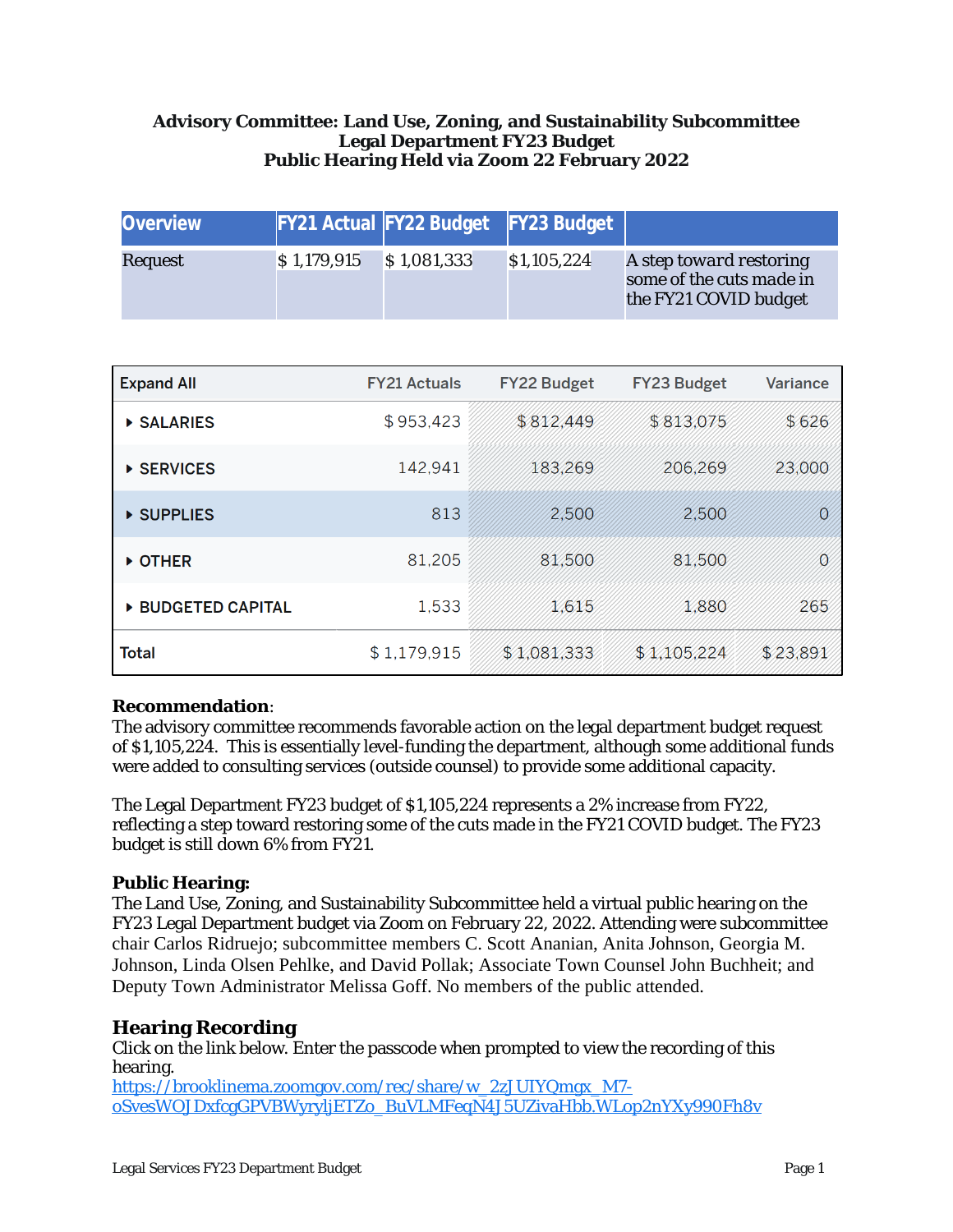Passcode: Tf^rhQ9#

# **FY23 Budget:**

There is currently no department head (Town Counsel) for the Legal Department, however responsibilities are being shared (see attached communication from Joslin Murphy, former Town Counsel). Associate Town Counsel John Buchheit prepared the budget. At the subcommittee hearing Deputy Town Administrator Melissa Goff opined that the department head position was expected to be filled in "a matter of weeks, not months". At the hearing of the full advisory committee, we were informed that current Weymouth Solicitor Joseph Callanan has been appointed to the position and will start at the end of March 2022.

The Legal Department budget proposal includes 7.71 FTE staff, as follows:

- Town Counsel (Department head) (1 FTE) *currently unfilled*
- First Assistant Town Counsel: Patty Correa (1 FTE)
	- $\circ$  Civil rights litigation
- Associate Town Counsel: Jonathan Simpson (1 FTE)
	- Land use, Town Meeting support
- Associate Town Counsel: John Buchheit (1 FTE)
	- Building and contracts work
- Associate Town Counsel: Michael Downey (1 FTE)
	- Labor and contracts
- Senior Paralegal (1 FTE)
- Paralegal (1 FTE)
- Senior Office Clerk (0.71 FTE)

Additional or unusual work and special projects are typically handled by contracts with outside counsel, which are budgeted under the "General Consulting Services" line item. Staff salaries comprise 74% of the budget, with outside counsel accounting for an additional 14% of the budget.

Details of this year's budget can be found in Section IV of the Fiscal Plan, pages 31 - 34, and at the opengov link here:

<https://stories.opengov.com/jq7lwPVEO/published/undefined>

# **Discussion:**

**Objectives** 

The legal department is committed to advancing the Town's Policy Issues and Initiatives with the following specific objectives:

- Increase community engagement:
	- 1. Increase community engagement and provide legal support for Town Departments, officials, and Town Meeting via a revised department website.
	- 2. Improve Open Meeting Law and Conflict of Interest law training to better promote community engagement.
	- 3. Centralize and organize items of particular legal importance to the Town, such as Special Acts and Local Option statutes adopted by the Town.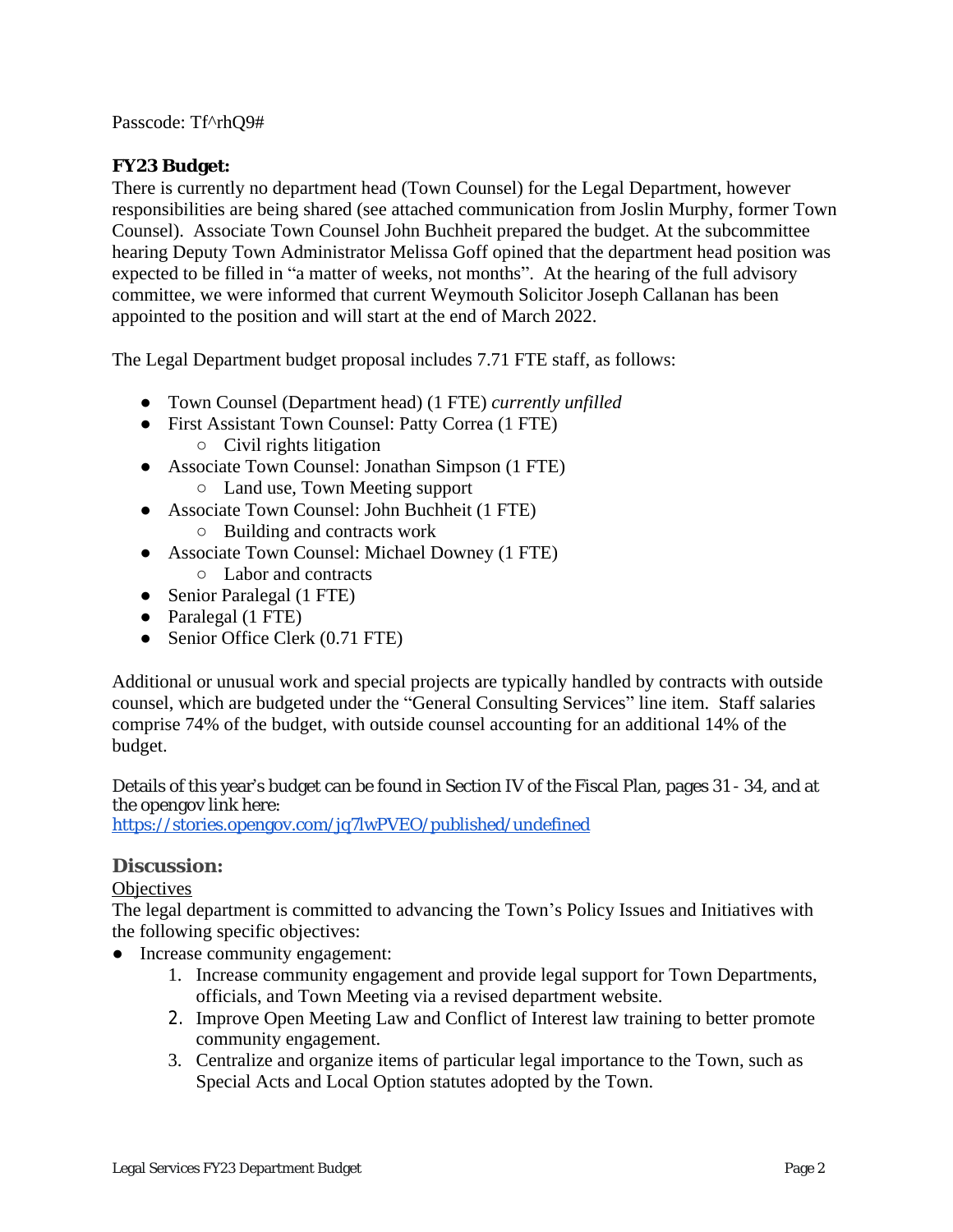- Draft special legislation and bylaw changes necessary to allow the Select Board to delegate licensing functions, as approved by Town Meeting.
- Complete negotiations with all Town unions.
- Participate in the Massachusetts Commission Against Discrimination's "Train the Trainer" program to enable the department to train Town staff on current discrimination law.
- Advise on Town contracts to allow more efficient procurement of contractors and services.
- Expand the experience base of the Town's attorneys by exposing them to a greater variety of legal subjects.
- Obtain favorable rulings in pending federal and state cases.
- Provide Town Boards, Commissions and Departments with the timely legal information they need to make decisions and set policy.

#### Accomplishments

- Assisted with negotiating, drafting, and reviewing numerous contracts and other legal documents related to creating affordable housing, real estate transactions and clean energy projects, including the installation of solar panels on several Town buildings.
- Assisted with establishing and drafting restaurant outdoor seating policies and procedures.
- Secured a dismissal of an unfair labor practice charge filed by the fire union thereby avoiding a full hearing on the matter.
- Assisted with drafting warrant articles proposing amendments to the Town's zoning and general by-laws.
- Settled two grievances and one unfair labor practice charge, thus avoiding full hearings and the costs associated with those hearings.
- Led and managed negotiations with all bargaining units in the Town.
- Successfully defended the Department of Public Works before the Attorney General's Bid Protest Unit, where it awarded a contract to the second low bidder because it deemed the lowest bidder not responsible.
- Assisted with drafting special legislation and related proposed bylaw changes to authorize Select Board Delegation of licensing functions (filed as [S.2684\)](https://malegislature.gov/Bills/192/S2684)
- Provided legal advice and support related to marijuana licensing policy and regulation.
- Successfully opposed a summary judgment motion alleging that a decision of the Preservation Commission was arbitrary and unreasonable.

#### Discussion / current work

- Spiegel case: An individual (a retired judge) mutually acceptable to the Town and to Mr. Spiegel has been recently appointed to review the matter; agreement on this selection took "quite some time". That individual is being given all the information they've requested. Their report was originally expected on February 21, but the new target date is March 21; the full Advisory Committee is expected to meet to consider that report on March 22.
- Real Estate Transfer Tax: Subcommittee members discussed the current status of Brookline's Home Rule petitions, in particular the Real Estate Transfer Tax passed by Town Meeting in November 2019 and filed in May 2021 as [HD.3571.](https://malegislature.gov/Bills/192/HD3571) It was recognized that there have been communications gaps between our State Representative, the Select Board, the Clerk's office, and the Legal Department, that everyone involved is interested in addressing.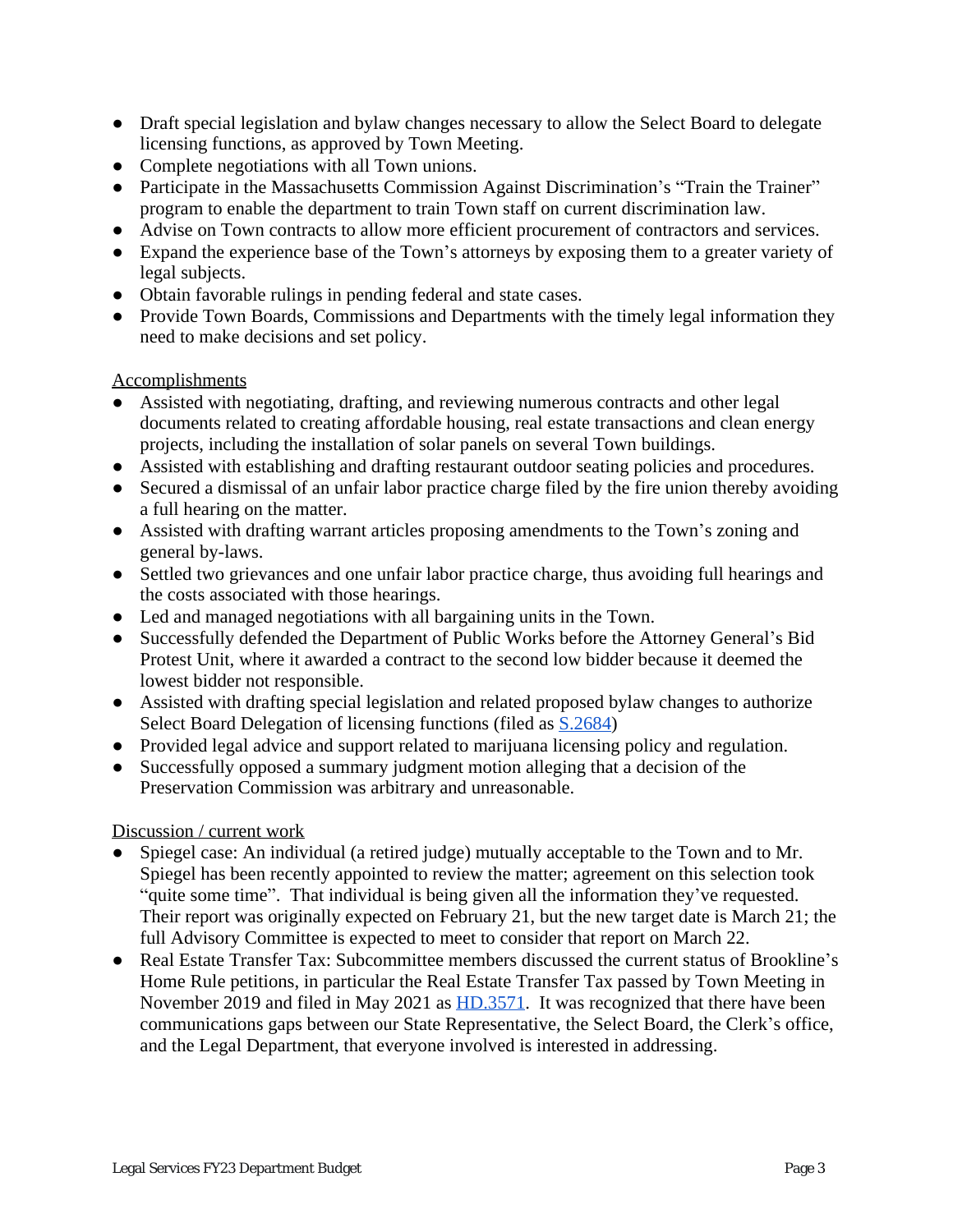- Support for School Department: In response to a question from the subcommittee, it was stated that the amount of support provided by the Legal Department to the Schools is typically estimated as "one attorney".
- Support for Town Meeting: the subcommittee discussed metrics to quantify the support the legal department gives to Town Meeting, with a desire to incentivize early and timely interventions as well as to properly recognize the hours spent supporting Town Meeting. It was expressed that perhaps additional technology would be helpful if this sort of finergrained tracking were to be done.
- The advisory committee inquired as to whether any budget adjustments would be needed due to the personnel changes in the department, but were reassured that the budget was fully funded with a budget sufficient for expected staffing.
- A number of Advisory Committee members expressed concerns about the effective functioning of the department given the recent turnover. "It's been a challenging year but we've stayed afloat; we're looking forward to the new Town Counsel and starting the next chapter." Committee members also expressed concern that with the appointment of new Town Counsel the department will have all-male leadership, whereas it previously had a 50/50 gender split; and that the longest-tenured members of the department were lost, leaving the remaining staff relatively inexperienced;. Former counsel Joslin Murphy has volunteered to consult with the Town, which has helped the transition in the department.
- Discussion on a previous departmental budget (Library) had raised the concern that the salaries being offered by the Town were not competitive, making it difficult to fill positions. The department noted in response that consideration had initially been given to hiring a consultant to help with the Town Counsel search, but "we started by just advertising and we found someone". Similarly, the most-recently-filled paralegal position was filled despite Somerville advertising a similar position a week later at 10% greater salary. The department has not yet started a search to fill the position formerly held by Patty Correa; it was expected that that search would begin shortly after the new Town Counsel takes their position.

## Anticipated changes in staffing needs, work methods, and more

Although the outside counsel budget was increased this year by a small percentage in order to provide additional capacity in the department, "we pride ourselves on trying to be able to do most of our work in-house." However, government work has become complex and there are times when specialist help is beneficial to the Town. Concrete examples include: litigation involving a former Town employee, issues involving environmental law, and recent litigation around the taking by eminent domain of the 111 Cypress Street property for the high school expansion. The department feels they presently have a good balance of in-house counsel and outside specialist counsel; however they would still like to see their General Services budget restored to pre-pandemic levels (\$200,000).

The department also expects to increase the capacity of the Town's anti-discrimination efforts by participation in the Massachusetts Commission Against Discrimination's "Train the Trainer" program; they expect to begin training department heads.

Expanding the experience base of the Town's attorneys is expected to allow attorneys to better cover for one another, as well as improve coverage of corner cases such as insurance claims.